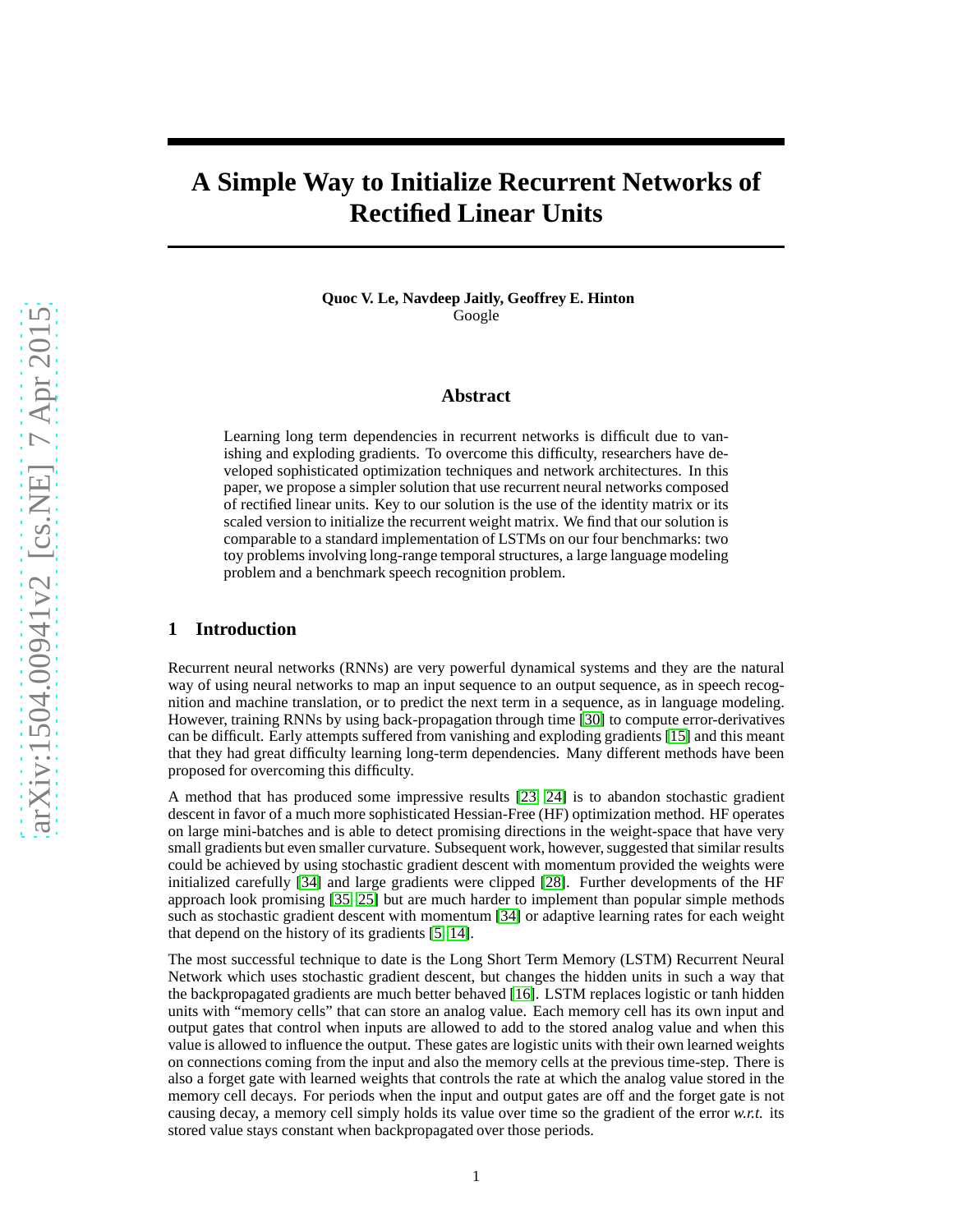The first major success of LSTMs was for the task of unconstrained handwriting recognition [\[12\]](#page-7-9). Since then, they have achieved impressive results on many other tasks including speech recognition [\[13,](#page-7-10) [10\]](#page-6-1), handwriting generation [\[8\]](#page-6-2), sequence to sequence mapping [\[36\]](#page-8-1), machine translation [\[22,](#page-7-11) [1\]](#page-6-3), image captioning [\[38,](#page-8-2) [18\]](#page-7-12), parsing [\[37\]](#page-8-3) and predicting the outputs of simple computer programs [\[39\]](#page-8-4).

The impressive results achieved using LSTMs make it important to discover which aspects of the rather complicated architecture are crucial for its success and which are mere passengers. It seems unlikely that Hochreiter and Schmidhuber's [\[16\]](#page-7-8) initial design combined with the subsequent introduction of forget gates [\[6,](#page-6-4) [7\]](#page-6-5) is the optimal design: at the time, the important issue was to find any scheme that could learn long-range dependencies rather than to find the minimal or optimal scheme. One aim of this paper is to cast light on what aspects of the design are responsible for the success of LSTMs.

Recent research on deep feedforward networks has also produced some impressive results [\[19,](#page-7-13) [3\]](#page-6-6) and there is now a consensus that for deep networks, rectified linear units (ReLUs) are easier to train than the logistic or tanh units that were used for many years [\[27,](#page-7-14) [40\]](#page-8-5). At first sight, ReLUs seem inappropriate for RNNs because they can have very large outputs so they might be expected to be far more likely to explode than units that have bounded values. A second aim of this paper is to explore whether ReLUs can be made to work well in RNNs and whether the ease of optimizing them in feedforward nets transfers to RNNs.

# **2 The initialization trick**

In this paper, we demonstrate that, with the right initialization of the weights, RNNs composed of rectified linear units are relatively easy to train and are good at modeling long-range dependencies. The RNNs are trained by using backpropagation through time to get error-derivatives for the weights and by updating the weights after each small mini-batch of sequences. Their performance on test data is comparable with LSTMs, both for toy problems involving very long-range temporal structures and for real tasks like predicting the next word in a very large corpus of text.

We initialize the recurrent weight matrix to be the identity matrix and biases to be zero. This means that each new hidden state vector is obtained by simply copying the previous hidden vector then adding on the effect of the current inputs and replacing all negative states by zero. In the absence of input, an RNN that is composed of ReLUs and initialized with the identity matrix (which we call an IRNN) just stays in the same state indefinitely. The identity initialization has the very desirable property that when the error derivatives for the hidden units are backpropagated through time they remain constant provided no extra error-derivatives are added. This is the same behavior as LSTMs when their forget gates are set so that there is no decay and it makes it easy to learn very long-range temporal dependencies.

We also find that for tasks that exhibit less long range dependencies, scaling the identity matrix by a small scalar is an effective mechanism to forget long range effects. This is the same behavior as LTSMs when their forget gates are set so that the memory decays fast.

Our initialization scheme bears some resemblance to the idea of Mikolov et al. [\[26\]](#page-7-15), where a part of the weight matrix is fixed to identity or approximate identity. The main difference of their work to ours is the fact that our network uses the rectified linear units and the identity matrix is only used for initialization. The scaled identity initialization was also proposed in Socher et al. [\[32\]](#page-7-16) in the context of tree-structured networks but without the use of ReLUs. Our work is also related to the work of Saxe et al. [\[31\]](#page-7-17), who study the use of orthogonal matrices as initialization in deep networks.

## **3 Overview of the experiments**

Consider a recurrent net with two input units. At each time step, the first input unit has a real value and the second input unit has a value of 0 or 1 as shown in figure [1.](#page-3-0) The task is to report the sum of the two real values that are marked by having a 1 as the second input [\[16,](#page-7-8) [15,](#page-7-1) [24\]](#page-7-3). IRNNs can learn to handle sequences with a length of 300, which is a challenging regime for other algorithms.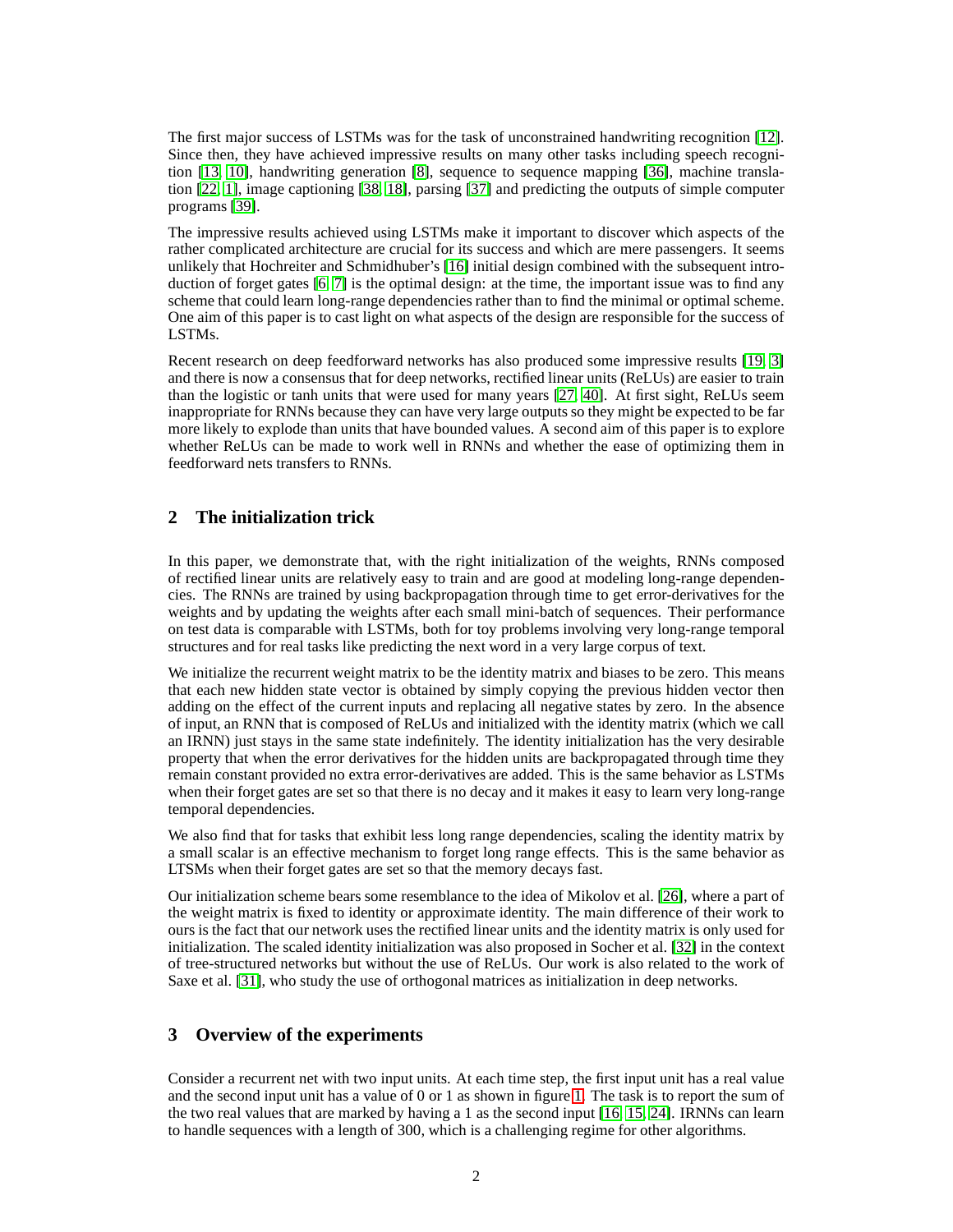Another challenging toy problem is to learn to classify the MNIST digits when the 784 pixels are presented sequentially to the recurrent net. Again, the IRNN was better than the LSTM, having been able to achieve 3% test set error compared to 34% for LSTM.

While it is possible that a better tuned LSTM (with a different architecture or the size of the hidden state) would outperform the IRNN for the above two tasks, the fact that the IRNN performs as well as it does, with so little tuning, is very encouraging, especially given how much simpler the model is, compared to the LSTM.

We also compared IRNNs with LSTMs on a large language modeling task. Each memory cell of an LSTM is considerably more complicated than a rectified linear unit and has many more parameters, so it is not entirely obvious what to compare. We tried to balance for both the number of parameters and the complexity of the architecture by comparing an LSTM with N memory cells with an IRNN with four layers of N hidden units, and an IRNN with one layer and 2N hidden units. Here we find that the IRNN gives results comparable to the equivalent LSTM.

Finally, we benchmarked IRNNs and LSTMs on a acoustic modeling task on TIMIT. As the tasks only require a short term memory of the inputs, we used a the identity matrix scaled by 0.01 as initialization for the recurrent matrix. Results show that our method is also comparable to LSTMs, despite being a lot simpler to implement.

# **4 Experiments**

In the following experiments, we compare IRNNs against LSTMs, RNNs that use tanh units and RNNs that use ReLUs with random Gaussian initialization.

For IRNNs, in addition to the recurrent weights being initialized at identity, the non-recurrent weights are initialized with a random matrix, whose entries are sampled from a Gaussian distribution with mean of zero and standard deviation of 0.001.

Our implementation of the LSTMs is rather standard and includes the forget gate. It is observed that setting a higher initial forget gate bias for LSTMs can give better results for long term dependency problems. We therefore also performed a grid search for the initial forget gate bias in LSTMs from the set  $\{1.0, 4.0, 10.0, 20.0\}$ . Other than that we did not tune the LTSMs much and it is possible that the results of LSTMs in the experiments can be improved.

In addition to LSTMs, two other candidates for comparison are RNNs that use the tanh activation function and RNNs that use ReLUs with standard random Gaussian initialization. We experimented with several values of standard deviation for the random initialization Gaussian matrix and found that values suggested in [\[33\]](#page-7-18) work well.

To train these models, we use stochastic gradient descent with a fixed learning rate and gradient clipping. To ensure that good hyperparameters are used, we performed a grid search over several learning rates  $\alpha = \{10^{-9}, 10^{-8}, ..., 10^{-1}\}\$  and gradient clipping values  $gc = \{1, 10, 100, 1000\}\$  [\[9,](#page-6-7) [36\]](#page-8-1). The reported result is the best result over the grid search. We also use the same batch size of 16 examples for all methods. The experiments are carried out using the DistBelief infrastructure, where each experiment only uses one replica [\[20,](#page-7-19) [4\]](#page-6-8).

#### **4.1 The Adding Problem**

The adding problem is a toy task, designed to examine the power of recurrent models in learning long-term dependencies [\[16,](#page-7-8) [15\]](#page-7-1). This is a sequence regression problem where the target is a sum of two numbers selected in a sequence of random signals, which are sampled from a uniform distribution in [0,1]. At every time step, the input consists of a random signal and a mask signal. The mask signal has a value of zero at all time steps except for two steps when it has values of 1 to indicate which two numbers should be added. An example of the adding problem is shown in figure [1](#page-3-0) below.

A basic baseline is to always predict the sum to have a value of 1 regardless of the inputs. This will give the Mean Squared Error (MSE) around 0.1767. The goal is to train a model that achieves MSE well below  $0.1767$ .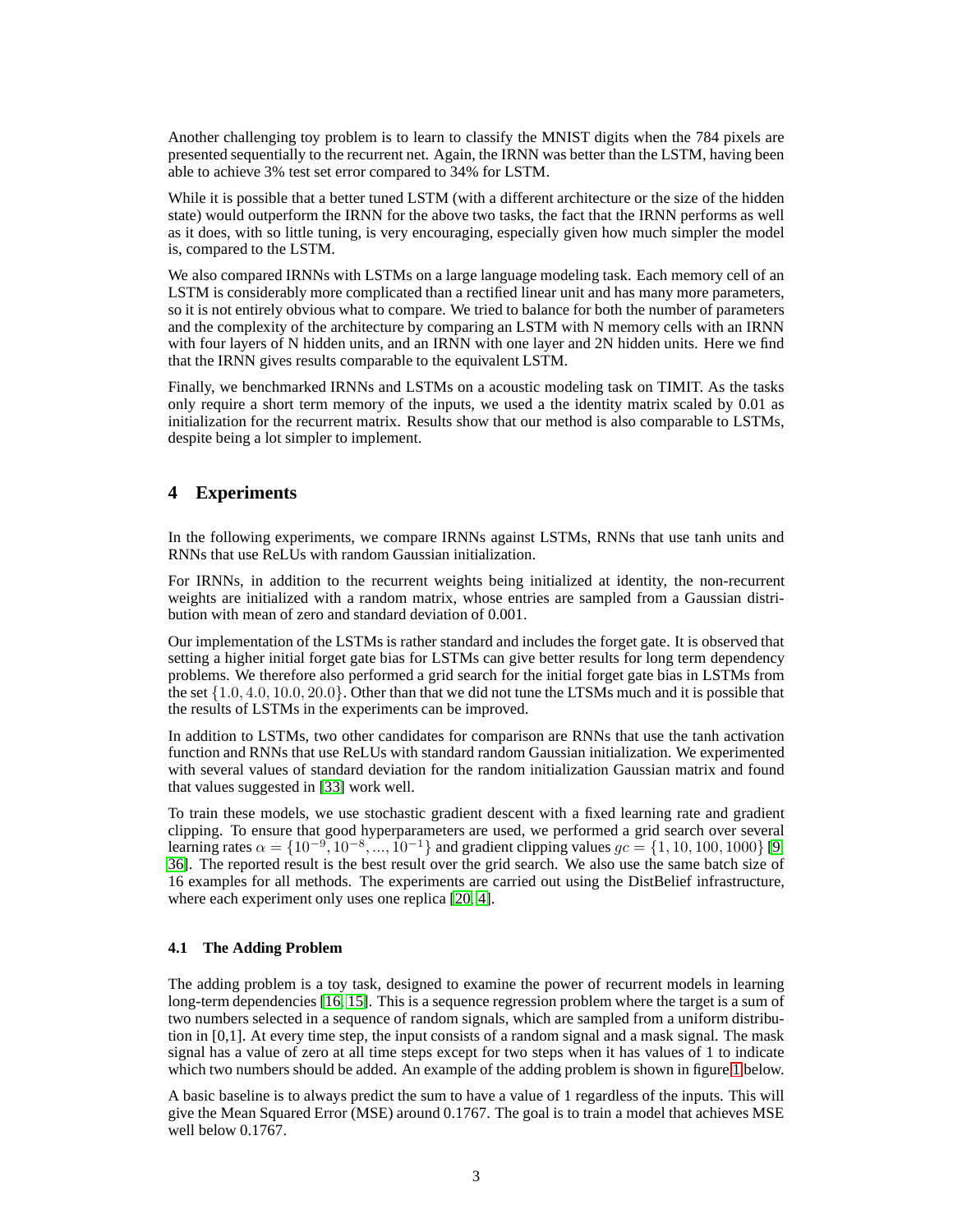

<span id="page-3-0"></span>Figure 1: An example of the "adding" problem, where the target is 1.2 which is the sum of 2nd and the 7th numbers in the first sequence [\[24\]](#page-7-3).

The problem gets harder as the length of the sequence  $T$  increases because the dependency between the output and the relevant inputs becomes more remote. To solve this problem, the recurrent net must remember the first number or the sum of the two numbers accurately whilst ignoring all of the irrelevant numbers.

We generated a training set of 100,000 examples and a test set of 10,000 examples as we varied  $T$ . We fixed the hidden states to have 100 units for all of our networks (LSTMs, RNNs and IRNNs). This means the LSTMs had more parameters by a factor of about 4 and also took about 4 times as much computation per timestep.

As we varied  $T$ , we noticed that both LSTMs and RNNs started to struggle when  $T$  is around 150. We therefore focused on investigating the behaviors of all models from this point onwards. The results of the experiments with  $T = 150, T = 200, T = 300, T = 400$  $T = 150, T = 200, T = 300, T = 400$  $T = 150, T = 200, T = 300, T = 400$  are reported in figure 2 below (best hyperparameters found during grid search are listed in table [1\)](#page-4-0).



<span id="page-3-1"></span>Figure 2: The results of recurrent methods on the "adding" problem for the case of  $T = 150$  (top left),  $T = 200$  (top right),  $T = 300$  (bottom left) and  $T = 400$  (bottom right). The objective function is the Root Mean Squared Error, reported on the test set of 10,000 examples. Note that always predicting the sum to be 1 should give MSE of 0.1767.

The results show that the convergence of IRNNs is as good as LSTMs. This is given that each LSTM step is more expensive than an IRNN step (at least 4x more expensive). Adding two numbers in a sequence of 400 numbers is somewhat challenging for both algorithms.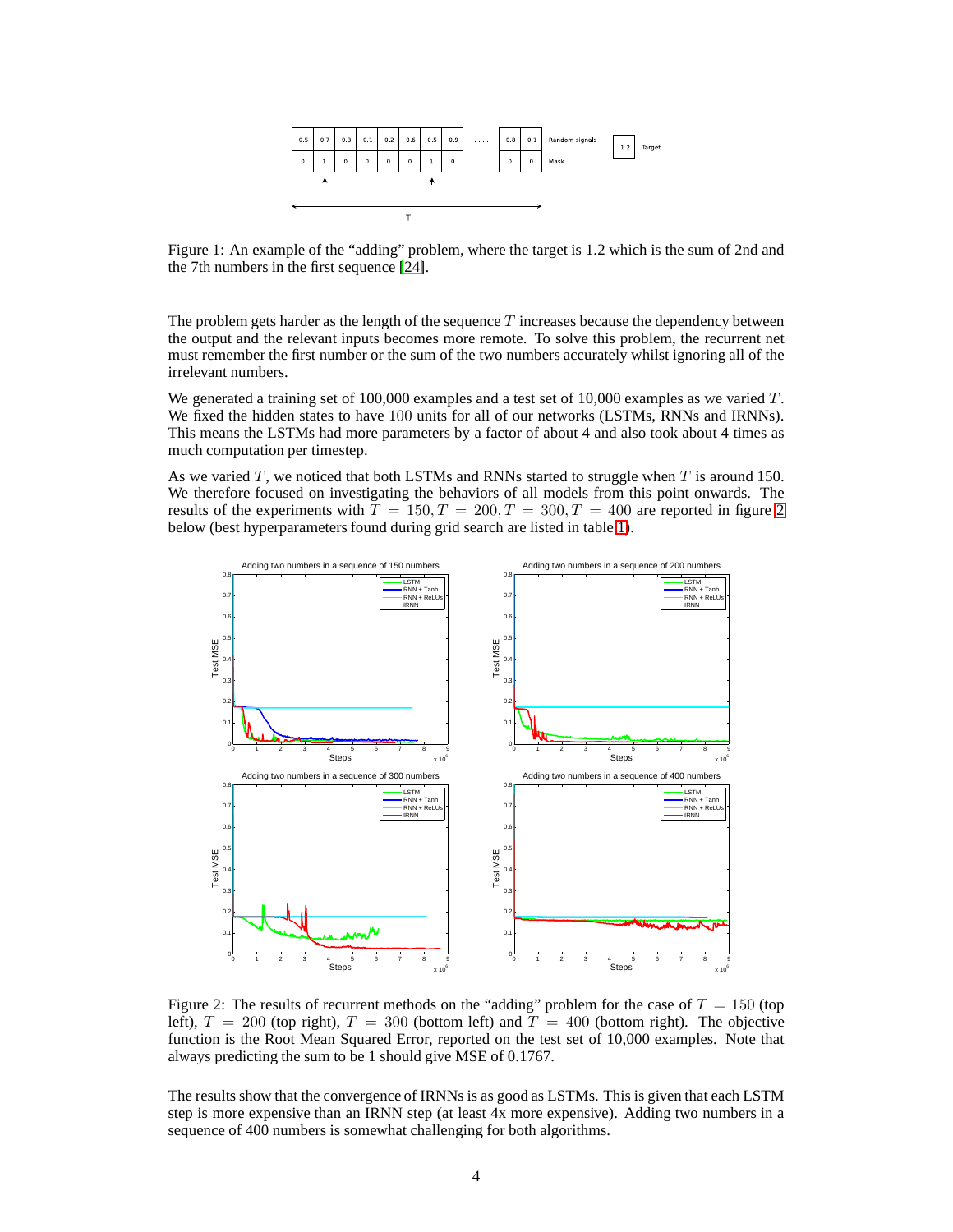| - LSTM                                       | $RNN + Tanh$          | <b>IRNN</b>           |
|----------------------------------------------|-----------------------|-----------------------|
| 150 $lr = 0.01, qc = 10, fb = 1.0$           | $lr = 0.01, qc = 100$ | $lr = 0.01, qc = 100$ |
| 200   $lr = 0.001, qc = 100, fb = 4.0$   N/A |                       | $lr = 0.01, qc = 1$   |
| 300   $lr = 0.01, qc = 1, fb = 4.0$          | N/A                   | $l = 0.01, qc = 10$   |
| 400   $lr = 0.01, gc = 100, fb = 10.0$   N/A |                       | $lr = 0.01, qc = 1$   |

<span id="page-4-0"></span>Table 1: Best hyperparameters found for adding problems after grid search.  $lr$  is the learning rate,  $qc$ is gradient clipping, and fb is forget gate bias.  $N/A$  is when there is no hyperparameter combination that gives good result.

#### **4.2 MNIST Classification from a Sequence of Pixels**

Another challenging toy problem is to learn to classify the MNIST digits [\[21\]](#page-7-20) when the 784 pixels are presented sequentially to the recurrent net. In our experiments, the networks read one pixel at a time in scanline order (*i.e.* starting at the top left corner of the image, and ending at the bottom right corner). The networks are asked to predict the category of the MNIST image only after seeing all 784 pixels. This is therefore a huge long range dependency problem because each recurrent network has 784 time steps.

To make the task even harder, we also used a fixed random permutation of the pixels of the MNIST digits and repeated the experiments.

All networks have 100 recurrent hidden units. We stop the optimization after it converges or when it reaches 1,000,000 iterations and report the results in figure [3](#page-4-1) (best hyperparameters are listed in table [2\)](#page-4-2).



<span id="page-4-1"></span>Figure 3: The results of recurrent methods on the "pixel-by-pixel MNIST" problem. We report the test set accuracy for all methods. Left: normal MNIST. Right: permuted MNIST.

| Problem   LSTM |            | $RNN + Tanh$ | $RNN + ReLUs$                                                                                                                     | <b>IRNN</b> |
|----------------|------------|--------------|-----------------------------------------------------------------------------------------------------------------------------------|-------------|
|                |            |              | MNIST $lr = 0.01, gc = 1   lr = 10^{-8}, gc = 10   lr = 10^{-8}, gc = 10   lr = 10^{-8}, gc = 1$                                  |             |
|                | $fb = 1.0$ |              |                                                                                                                                   |             |
|                |            |              | permuted $\mid lr = 0.01, gc = 1 \mid lr = 10^{-8}, gc = 1 \mid lr = 10^{-6}, gc = 10 \mid lr = 10^{-9}, gc = 1 \mid r = 10^{-9}$ |             |
| MNIST          | $fb = 1.0$ |              |                                                                                                                                   |             |

<span id="page-4-2"></span>Table 2: Best hyperparameters found for pixel-by-pixel MNIST problems after grid search.  $lr$  is the learning rate,  $qc$  is gradient clipping, and  $fb$  is the forget gate bias.

The results using the standard scanline ordering of the pixels show that this problem is so difficult that standard RNNs fail to work, even with ReLUs, whereas the IRNN achieves 3% test error rate which is better than most off-the-shelf linear classifiers [\[21\]](#page-7-20). We were surprised that the LSTM did not work as well as IRNN given the various initialization schemes that we tried. While it still possible that a better tuned LSTM would do better, the fact that the IRNN perform well is encouraging.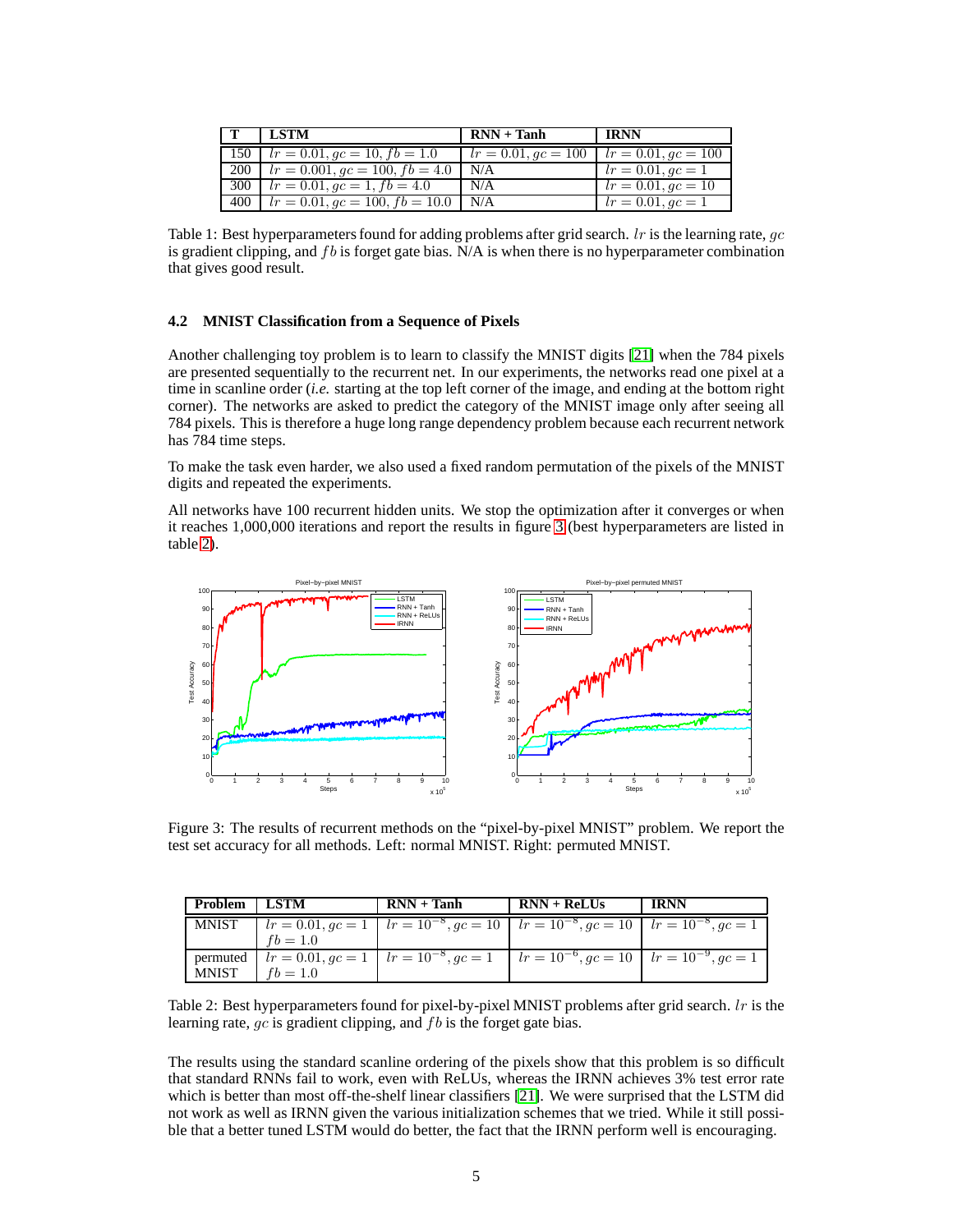Applying a fixed random permutation to the pixels makes the problem even harder but IRNNs on the permuted pixels are still better than LSTMs on the non-permuted pixels.

The low error rates of the IRNN suggest that the model can discover long range correlations in the data while making weak assumptions about the inputs. This could be important to have for problems when input data are in the form of variable-sized vectors (*e.g.* the repeated field of a protobuffer  $\frac{1}{1}$  $\frac{1}{1}$  $\frac{1}{1}$ ).

### **4.3 Language Modeling**

We benchmarked RNNs, IRNNs and LSTMs on the one billion word language modelling dataset [\[2\]](#page-6-9), perhaps the largest public benchmark in language modeling. We chose an output vocabulary of 1,000,000 words.

As the dataset is large, we observed that the performance of recurrent methods depends on the size of the hidden states: they perform better as the size of the hidden states gets larger (*cf.* [\[2\]](#page-6-9)). We however focused on a set of simple controlled experiments to understand how different recurrent methods behave when they have a similar number of parameters. We first ran an experiment where the number of hidden units (or memory cells) in LSTM are chosen to be 512. The LSTM is trained for 60 hours using 32 replicas. Our goal is then to check how well IRNNs perform given the same experimental environment and settings. As LSTM have more parameters per time step, we compared them with an IRNN that had 4 layers and same number of hidden units per layer (which gives approximately the same numbers of parameters).

We also experimented shallow RNNs and IRNNs with 1024 units. Since the output vocabulary is large, we projected the 1024 hidden units to a linear layer with 512 units before the softmax. This avoids greatly increasing the number of parameters.

The results are reported in table [3,](#page-5-1) which show that the performance of IRNNs is closer to the performance of LSTMs for this large-scale task than it is to the performance of RNNs.

| Methods                                                                              | <b>Test perplexity</b> |
|--------------------------------------------------------------------------------------|------------------------|
| $\vert$ LSTM (512 units)                                                             | 68.8                   |
| IRNN (4 layers, 512 units)                                                           | 69.4                   |
| IRNN (1 layer, $1024$ units + linear projection with $512$ units before softmax)     | 70.2                   |
| RNN (4 layer, 512 tanh units)                                                        | 71.8                   |
| RNN (1 layer, $1024$ tanh units + linear projection with $512$ units before softmax) | 72.5                   |

<span id="page-5-1"></span>Table 3: Performances of recurrent methods on the 1 billion word benchmark.

#### **4.4 Speech Recognition**

We performed Phoneme recognition experiments on TIMIT with IRNNs and Bidirectional IRNNs and compared them to RNNs, LSTMs and Bidirectional LSTMs and RNNs. Bidirectional LSTMs have been applied previously to TIMIT in [\[11\]](#page-6-10). In these experiments we generated phoneme alignments from Kaldi [\[29\]](#page-7-21) using the recipe reported in [\[17\]](#page-7-22) and trained all RNNs with two and five hidden layers. Each model was given log Mel filter bank spectra with their delta and accelerations, where each frame was  $120$  (=40\*3) dimensional and trained to predict the phone state (1 of 180). Frame error rates (FER) from this task are reported in table [4.](#page-6-11)

In this task, instead of the identity initialization for the IRNNs matrices we used  $0.01I$  so we refer to them as iRNNs. Initalizing with the full identity led to slow convergence, worse results and sometimes led to the model diverging during training. We hypothesize that this was because in the speech task similar inputs are provided to the neural net in neighboring frames. The normal IRNN keeps integrating this past input, instead of paying attention mainly to the current input because it has a difficult time forgetting the past. So for the speech task, we are not only showing that iRNNs work much better than RNNs composed of tanh units, but we are also showing that initialization with the full identity is suboptimal when long range effects are not needed. Mulitplying the identity with a small scalar seems to be a good remedy in such cases.

<span id="page-5-0"></span><sup>1</sup><https://code.google.com/p/protobuf/>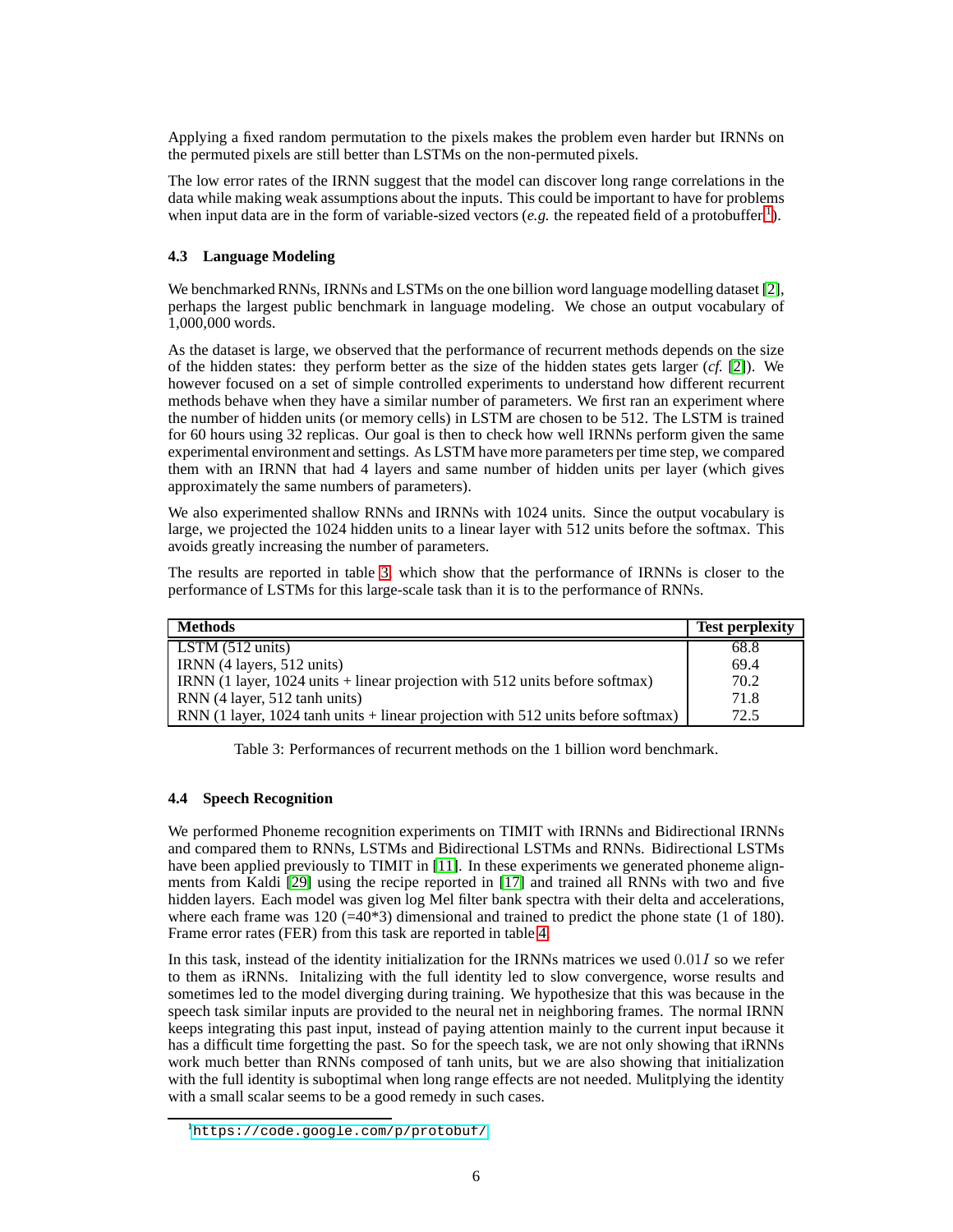| <b>Methods</b>                             | Frame error rates (dev / test) |
|--------------------------------------------|--------------------------------|
| RNN (500 neurons, 2 layers)                | 35.0 / 36.2                    |
| LSTM (250 cells, 2 layers)                 | 34.5 / 35.4                    |
| iRNN (500 neurons, 2 layers)               | 34.3 / 35.5                    |
| RNN (500 neurons, 5 layers)                | 35.6 / 37.0                    |
| LSTM (250 cells, 5 layers)                 | 35.0 / 36.2                    |
| iRNN (500 neurons, 5 layers)               | 33.0 / 33.8                    |
| Bidirectional RNN (500 neurons, 2 layers)  | 31.5/32.4                      |
| Bidirectional LSTM (250 cells, 2 layers)   | 29.6 / 30.6                    |
| Bidirectional iRNN (500 neurons, 2 layers) | 31.9/33.2                      |
| Bidirectional RNN (500 neurons, 5 layers)  | 33.9 / 34.8                    |
| Bidirectional LSTM (250 cells, 5 layers)   | 28.5/29.1                      |
| Bidirectional iRNN (500 neurons, 5 layers) | 28.9/29.7                      |

<span id="page-6-11"></span>Table 4: Frame error rates of recurrent methods on the TIMIT phone recognition task.

In general in the speech recognition task, the iRNN easily outperforms the RNN that uses tanh units and is comparable to LSTM although we don't rule out the possibility that with very careful tuning of hyperparameters, the relative performance of LSTMs or the iRNNs might change. A five layer Bidirectional LSTM outperforms all the other models on this task, followed closely by a five layer Bidirectional iRNN.

#### **4.5 Acknowledgements**

We thank Jeff Dean, Matthieu Devin, Rajat Monga, David Sussillo, Ilya Sutskever and Oriol Vinyals for their help with the project.

#### <span id="page-6-3"></span>**References**

- [1] D. Bahdanau, K. Cho, and Y. Bengio. Neural machine translation by jointly learning to align and translate. *arXiv preprint arXiv:1409.0473*, 2014.
- <span id="page-6-9"></span>[2] C. Chelba, T. Mikolov, M. Schuster, Q. Ge, T. Brants, and P. Koehn. One billion word benchmark for measuring progress in statistical language modeling. *CoRR*, abs/1312.3005, 2013.
- <span id="page-6-6"></span>[3] G. E. Dahl, D. Yu, L. Deng, and A. Acero. Context-dependent pre-trained deep neural networks for large vocabulary speech recognition. *IEEE Transactions on Audio, Speech, and Language Processing - Special Issue on Deep Learning for Speech and Language Processing*, 2012.
- <span id="page-6-8"></span>[4] J. Dean, G. S. Corrado, R. Monga, K. Chen, M. Devin, Q. V. Le, M. Z. Mao, M. A. Ranzato, A. Senior, P. Tucker, K. Yang, and A. Y. Ng. Large scale distributed deep networks. In *NIPS*, 2012.
- <span id="page-6-0"></span>[5] J. Duchi, E. Hazan, and Y. Singer. Adaptive subgradient methods for online learning and stochastic optimization. *The Journal of Machine Learning Research*, 12:2121–2159, 2011.
- <span id="page-6-4"></span>[6] F. A. Gers, J. Schmidhuber, and F. Cummins. Learning to forget: Continual prediction with LSTM. *Neural Computation*, 2000.
- <span id="page-6-5"></span>[7] F. A. Gers, N. N. Schraudolph, and J. Schmidhuber. Learning precise timing with lstm recurrent networks. *The Journal of Machine Learning Research*, 2003.
- <span id="page-6-2"></span>[8] A. Graves. Generating sequences with recurrent neural networks. *arXiv preprint arXiv:1308.0850*, 2013.
- <span id="page-6-7"></span><span id="page-6-1"></span>[9] A. Graves. Generating sequences with recurrent neural networks. In *Arxiv*, 2013.
- [10] A. Graves and N. Jaitly. Towards end-to-end speech recognition with recurrent neural networks. In *Proceedings of the 31st International Conference on Machine Learning*, 2014.
- <span id="page-6-10"></span>[11] A. Graves, N. Jaitly, and A-R. Mohamed. Hybrid speech recognition with deep bidirectional lstm. In *IEEE Workshop on Automatic Speech Recognition and Understanding (ASRU),*, 2013.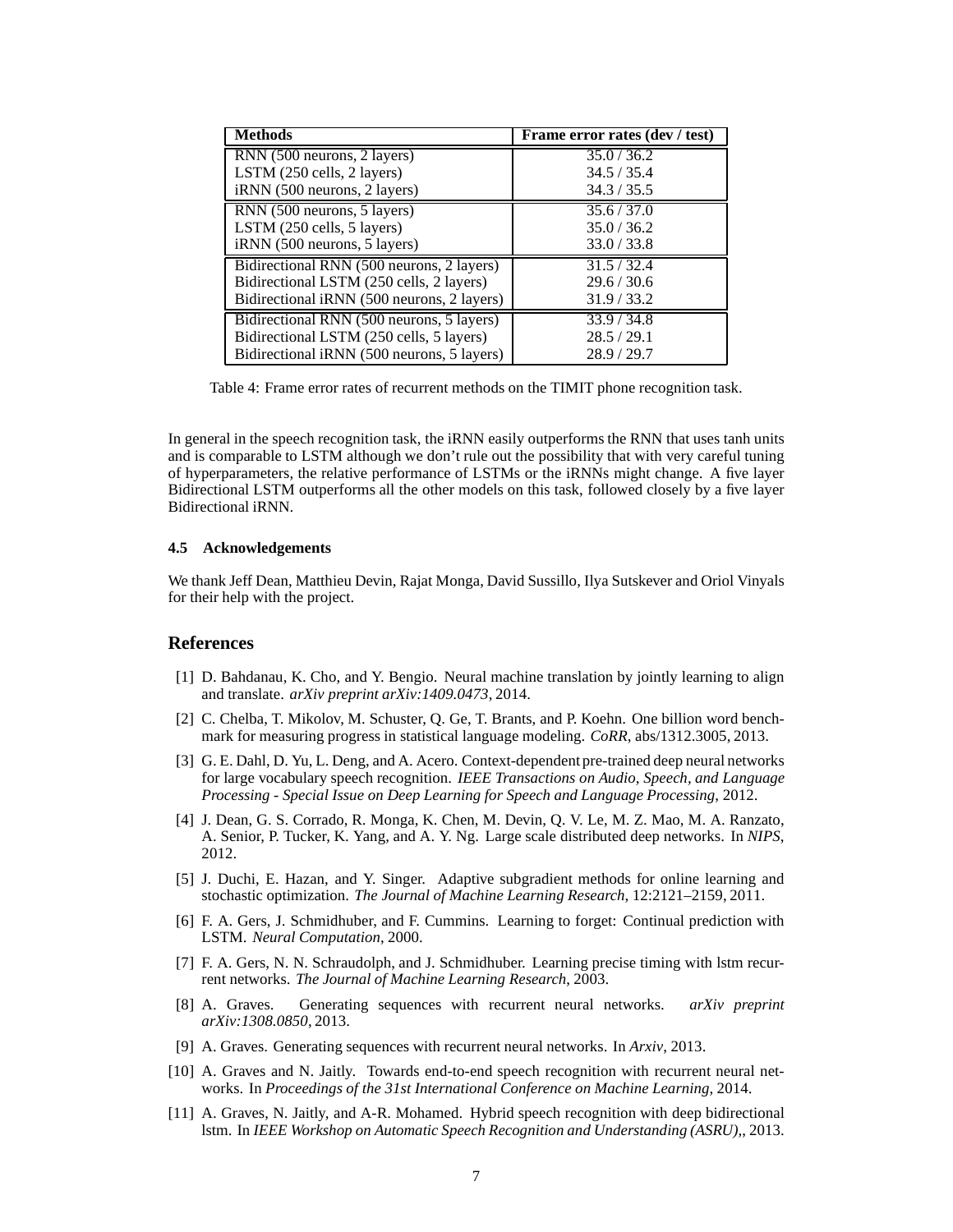- <span id="page-7-9"></span>[12] A. Graves, M. Liwicki, S. Fernández, R. Bertolami, H. Bunke, and J. Schmidhuber. A novel connectionist system for unconstrained handwriting recognition. *IEEE Transactions on Pattern Analysis and Machine Intelligence*, 2009.
- <span id="page-7-10"></span>[13] A. Graves, A-R. Mohamed, and G. Hinton. Speech recognition with deep recurrent neural networks. In *IEEE International Conference on Acoustics, Speech and Signal Processing (ICASSP)*, 2013.
- <span id="page-7-7"></span>[14] G. Hinton. Lecture 6.5-rmsprop: Divide the gradient by a running average of its recent magnitude. *COURSERA: Neural Networks for Machine Learning*, 2012.
- <span id="page-7-1"></span>[15] S. Hochreiter, Y. Bengio, P. Frasconi, and J. Schmidhuber. Gradient flow in recurrent nets: the difficulty of learning long-term dependencies. *A Field Guide to Dynamical Recurrent Neural Networks*, 2001.
- <span id="page-7-22"></span><span id="page-7-8"></span>[16] S. Hochreiter and J. Schmidhuber. Long short-term memory. *Neural Computation*, 1997.
- [17] N. Jaitly. *Exploring Deep Learning Methods for discovering features in speech signals.* PhD thesis, University of Toronto, 2014.
- <span id="page-7-12"></span>[18] R. Kiros, R. Salakhutdinov, and R. S. Zemel. Unifying visual-semantic embeddings with multimodal neural language models. *arXiv preprint arXiv:1411.2539*, 2014.
- <span id="page-7-13"></span>[19] A. Krizhevsky, I. Sutskever, and G. E. Hinton. Imagenet classification with deep convolutional neural networks. In *Advances in Neural Information Processing Systems*, 2012.
- <span id="page-7-19"></span>[20] Q. V. Le, M. A. Ranzato, R. Monga, M. Devin, K. Chen, G. S. Corrado, J. Dean, and A. Y. Ng. Building high-level features using large scale unsupervised learning. In *International Conference on Machine Learning*, 2012.
- <span id="page-7-20"></span>[21] Y. LeCun, L. Bottou, Y. Bengio, and P. Haffner. Gradient-based learning applied to document recognition. *Proceedings of the IEEE*, 1998.
- <span id="page-7-11"></span>[22] T. Luong, I. Sutskever, Q. V. Le, O. Vinyals, and W. Zaremba. Addressing the rare word problem in neural machine translation. *arXiv preprint arXiv:1410.8206*, 2014.
- <span id="page-7-2"></span>[23] J. Martens. Deep learning via Hessian-free optimization. In *Proceedings of the 27th International Conference on Machine Learning*, 2010.
- <span id="page-7-3"></span>[24] J. Martens and I. Sutskever. Learning recurrent neural networks with Hessian-Free optimization. In *ICML*, 2011.
- <span id="page-7-6"></span>[25] J. Martens and I. Sutskever. Training deep and recurrent neural networks with Hessian-Free optimization. *Neural Networks: Tricks of the Trade*, 2012.
- <span id="page-7-15"></span>[26] T. Mikolov, A. Joulin, S. Chopra, M. Mathieu, and M. A. Ranzato. Learning longer memory in recurrent neural networks. *arXiv preprint arXiv:1412.7753*, 2014.
- <span id="page-7-14"></span>[27] V. Nair and G. Hinton. Rectified Linear Units improve Restricted Boltzmann Machines. In *International Conference on Machine Learning*, 2010.
- <span id="page-7-5"></span>[28] R. Pascanu, T. Mikolov, and Y. Bengio. On the difficulty of training recurrent neural networks. *arXiv preprint arXiv:1211.5063*, 2012.
- <span id="page-7-21"></span>[29] D. Povey, A. Ghoshal, G. Boulianne, L. Burget, O. Glembek, N. Goel, M. Hannemann, P. Motlicek, Y. Qian, P. Schwarz, J. Silovsky, G. Stemmer, and K. Vesely. The kaldi speech recognition toolkit. In *IEEE 2011 Workshop on Automatic Speech Recognition and Understanding*. IEEE Signal Processing Society, 2011.
- <span id="page-7-0"></span>[30] D. Rumelhart, G. E. Hinton, and R. J. Williams. Learning representations by back-propagating errors. *Nature*, 323(6088):533–536, 1986.
- <span id="page-7-17"></span>[31] A. M. Saxe, J. L. McClelland, and S. Ganguli. Exact solutions to the nonlinear dynamics of learning in deep linear neural networks. *arXiv preprint arXiv:1312.6120*, 2013.
- <span id="page-7-16"></span>[32] R. Socher, J. Bauer, C. D. Manning, and A. Y. Ng. Parsing with compositional vector grammars. In *ACL*, 2013.
- <span id="page-7-18"></span>[33] D. Sussillo and L. F. Abbott. Random walk intialization for training very deep networks. *arXiv preprint arXiv:1412.6558*, 2015.
- <span id="page-7-4"></span>[34] I. Sutskever, J. Martens, G. Dahl, and G. Hinton. On the importance of initialization and momentum in deep learning. In *Proceedings of the 30th International Conference on Machine Learning*, 2013.